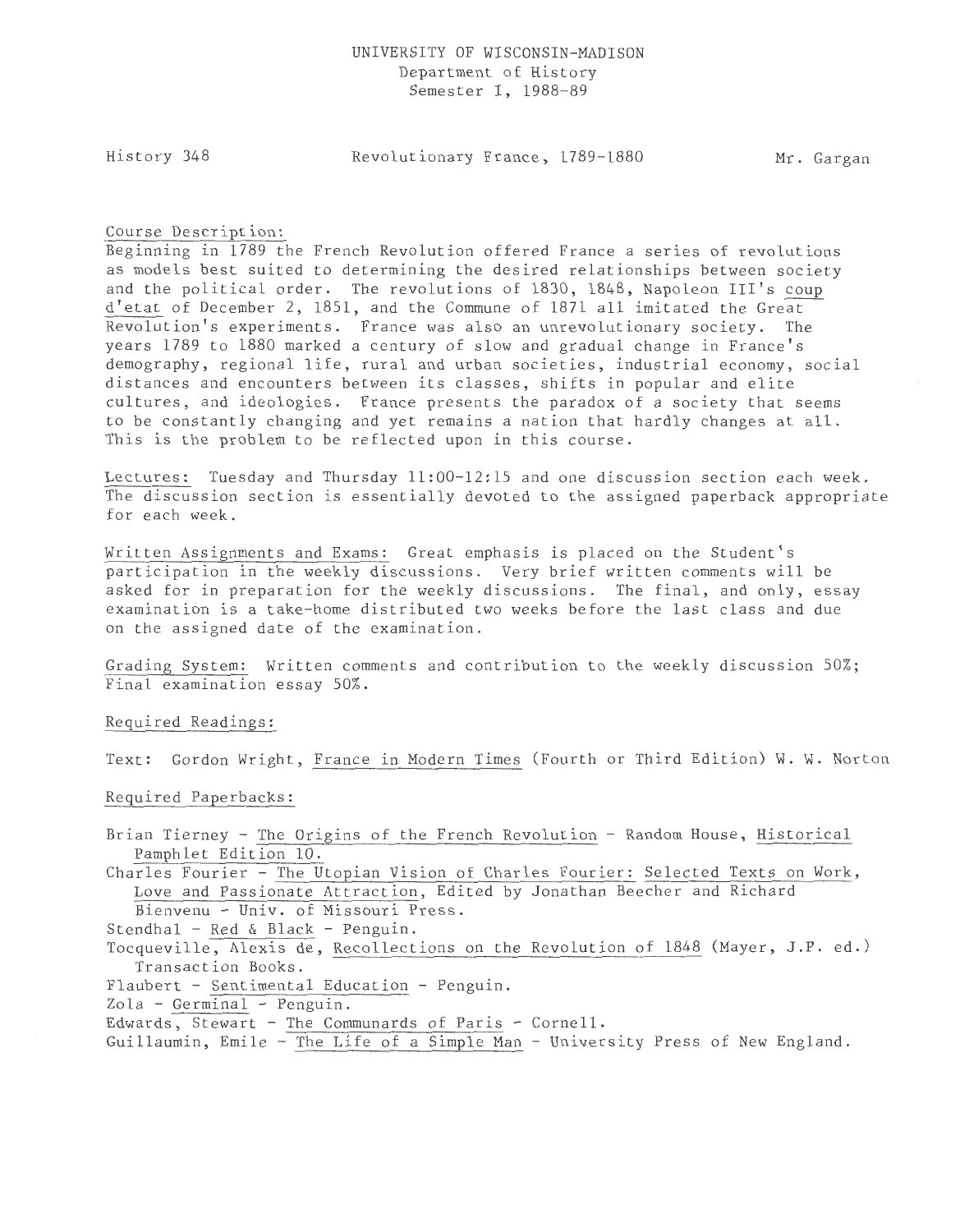### UNIVERSITY OF WISCONSIN-MADISON Department of History Semester I, 1987-88

History 348 Revolutionary France E. T. Gargan December 18, 1987

#### FINAL EXAMINATION

Please answer THREE questions. Your answers are to be returned to my office 4227 Humanities between 2:45 and 4:45 on December 18.

- 1. What aspects of the continuity and discontinuity of France's social history are explicated by a comparison of the nation's demographic experiences in the eighteenth century and in the years 1815 to 1880?
- 2. Why is France's provincial and regional history central to understanding the nations historical experiences in the eighteenth and nineteenth century? Illustrate your discussion by reference to specific areas of France.
- 3. It is a commonplace observation to characterize France's rural and agrarian experience as unchanging. What are the continuities and differences in that history from the eighteenth century until the last decades of the nineteenth century?
- 4. To what extent does France's commercial and industrial history during the eighteenth century predict this history during the nineteenth century? In what manner does the changes in the economy of nineteenth-century France separate this century from that of the eighteenth century?
- 5. Please compare the political contradictions leading up to the Revolution of 1789 and the political contradictions precipitating the events of July 1830 and of February 1848.
- 6. How do you understand the Revolutionary intentions of 1848, of the Second Republic and the ultimate failure of this historical effort and trauma?
- 7. Discuss the proposition that great novels do not merely reflect their times, but are essential actions that identify their times in the same fashion as an economy, political system, or revolution. Illustrate your position by comparing two of the novels we read this term.
- 8. For some Louis Napoleon's reign represents an anachronism in nineteenthcentury France's history. For others his role and Empire summarizes the contradictions in France's political and social history from 1815 to 1870. What is your position on these interpretations?
- 9. How would Fourier interpret the Commune of 1871?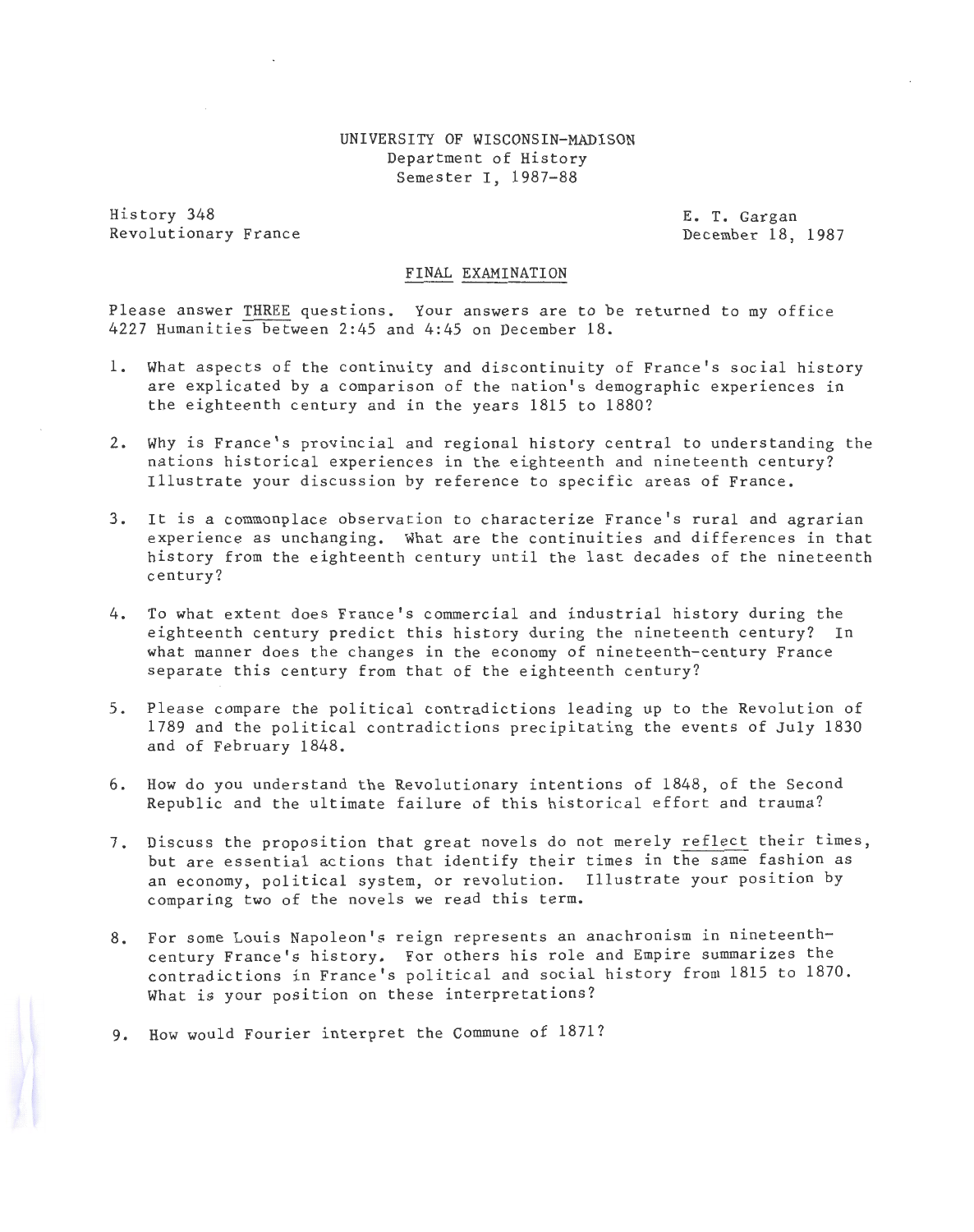# History 348-9

### E. Gargan

| SOME STATISTICS ON THE DEVELOPMENT AND STRUCTURE |  |                             |  |
|--------------------------------------------------|--|-----------------------------|--|
|                                                  |  | OF FRENCH SOCIETY 1775-1968 |  |

 $\overline{\phantom{a}}$ 

## Population 1791-1968

 $\sim$   $\frac{1}{2}$  .

 $\ddot{\phantom{a}}$ 

| Year                                                                                                                                                                                                                         | Population<br>(in thousands)                                                                                                                                                                                                                                                         | Annual<br>Increase<br>per 100                                                                                                                                                                 |
|------------------------------------------------------------------------------------------------------------------------------------------------------------------------------------------------------------------------------|--------------------------------------------------------------------------------------------------------------------------------------------------------------------------------------------------------------------------------------------------------------------------------------|-----------------------------------------------------------------------------------------------------------------------------------------------------------------------------------------------|
| 1791<br>1801<br>1821<br>1831<br>1836<br>1841<br>1846<br>1851<br>1856<br>1861<br>1866<br>1872<br>1876<br>1881<br>1886<br>1891<br>1896<br>1901<br>1906<br>1911<br>1921<br>1926<br>1931<br>1936<br>1946<br>1954<br>1962<br>1968 | 27,190<br>27,350<br>30,462<br>32,589<br>33,541<br>34,230<br>35,400<br>35,783<br>36,039<br>37,386<br>38,067<br>36,103<br>36,906<br>37,672<br>38,219<br>38,343<br>38,518<br>38,962<br>39,252<br>39,605<br>39,210<br>40,744<br>41,835<br>41,907<br>40,503<br>42,777<br>47,558<br>50,105 | 0.005<br>0.56<br>0.69<br>0.59<br>0.41<br>0.68<br>0.21<br>0.14<br>0.74<br>0.36<br>0.55<br>0.41<br>0.29<br>0.06<br>0.09<br>0.23<br>0.15<br>0.18<br>0.78<br>0.53<br>0.03<br>0.70<br>0.80<br>0.70 |
|                                                                                                                                                                                                                              |                                                                                                                                                                                                                                                                                      |                                                                                                                                                                                               |

#### Distribution of the Population According to Age Groups

|            |      | ACCULULIUS LU AXE ULUUDS |      |                                    |      |
|------------|------|--------------------------|------|------------------------------------|------|
| Ages       | 1775 | 1851                     | 1901 | 1946                               | 1968 |
| $0 - 19$   | 42.8 | 38.5                     | 34.3 | 29.5                               | 33.8 |
| $ 20 - 59$ | 49.9 | 51.3                     | 52.7 | 54.5                               | 48.3 |
| 60+        | 7.3  | 10.2                     | 13.0 | 16.0                               | 17.9 |
|            |      |                          |      | 100.00 100.00 100.00 100.00 100.00 |      |

# Percentage of Urban Population

 $\mathbf{v}$ 

| Year | % of Urban<br>Population in<br>Communes of<br>$2,000$ and more | % of Population<br>in Towns of<br>$5,000$ and more |
|------|----------------------------------------------------------------|----------------------------------------------------|
| 1836 |                                                                | 16.8                                               |
| 1846 | 24.4                                                           |                                                    |
| 1851 | 25.5                                                           | 17.9                                               |
| 1856 | 27.3                                                           |                                                    |
| 1861 | 28.9                                                           |                                                    |
| 1866 | 30.5                                                           | 24.4                                               |
| 1872 | 31.1                                                           |                                                    |
| 1881 | 34.8                                                           |                                                    |
| 1891 | 37.4                                                           |                                                    |
| 1901 | 40.9                                                           | 35.6                                               |
| 1911 | 44.2                                                           | 38.4                                               |
| 1921 | 46.4                                                           | 41.1                                               |
| 1936 | 52.4                                                           | 46.8                                               |
| 1954 | 56.0                                                           | 50.2                                               |
| 1962 | 61.7                                                           | 55.2                                               |
| 1968 | 70.5                                                           | 59.0                                               |

Source: Georges Dupeux, La Société francaise 1789-1970<br>(Paris, 1972) pp. 46, 16, 19.

 $\sim$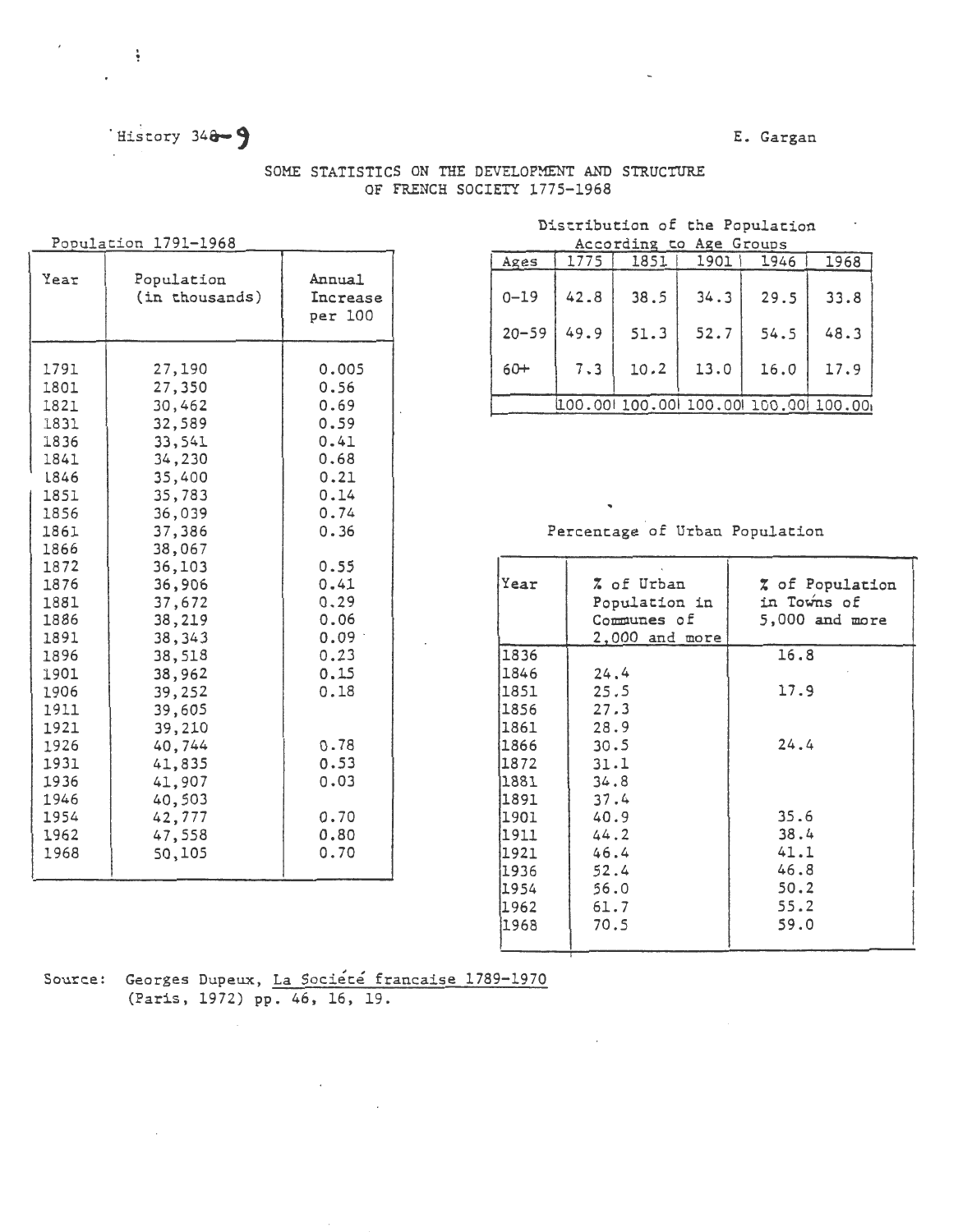| Years               | 1851 | 1881 | 1901 | 1921 | 1936  | 1954 | 1962 | 1968 |  |
|---------------------|------|------|------|------|-------|------|------|------|--|
| Primary<br>Sector   | 53   | 48   | 42   | 43   | 37    | 30   | 22   | 16   |  |
| Secondary<br>Sector | 25   | 27   | 31   | 29   | 30    | 34   | 37   | 40   |  |
| Tertiary<br>Sector  | 22   | 25   | 27   | 28   | $-33$ | 36   | 41   | 44   |  |

i. of Active Population in the Three Sectors of the Economy

 $\overline{\phantom{a}}$ 

Source - IBID., p. 30

| Age<br>when ending<br>studies | 1901 | 1906           | 1911           | 1921           | 1926           | 1931           | 1936           | 1946           | 1954           | 1962         | 1968           |
|-------------------------------|------|----------------|----------------|----------------|----------------|----------------|----------------|----------------|----------------|--------------|----------------|
| Illiterates                   | 12   | 10             | 8              | 6              | 5              | 4              | 3              | $\overline{2}$ | 1              | 1            |                |
| $7 - 9$                       | 14   | 12             | 10             | $\overline{7}$ | 4              | 3              | $\overline{2}$ | 1              |                |              |                |
| $10 - 12$                     | 17   | 15             | 14             | 11             | 10             | 8              | 6              | 4              | $\overline{2}$ | $\mathbf{I}$ | 1              |
| $13 - 14$                     | 40   | 44             | 48             | 54             | 58             | 61             | 64             | 65             | 65             | 61           | 57             |
| $15 - 18$                     | 12   | 13             | 14             | 15             | 16             | 17             | 18             | 20             | 23             | 27           | 30             |
| $19 - 21$                     | 4    | 4              | 4              | 5              | 5              | 5              | 5              | 5              | 6              | 7            | $\overline{7}$ |
| $22+$                         | 1    | $\overline{2}$ | $\overline{2}$ | $\overline{2}$ | $\overline{2}$ | $\overline{2}$ | $\overline{2}$ | 3              | $\overline{2}$ | 3            | 4              |
| TOTAL                         | 100  |                |                |                |                |                |                |                |                |              |                |

Distribution of Active Population at the Age of Leaving School

N.B. The Years 1901-1946 refer to masculine active population

1954, 1962, 1968 refers to total active population

Source: Revue Population, Mai-Juin 1968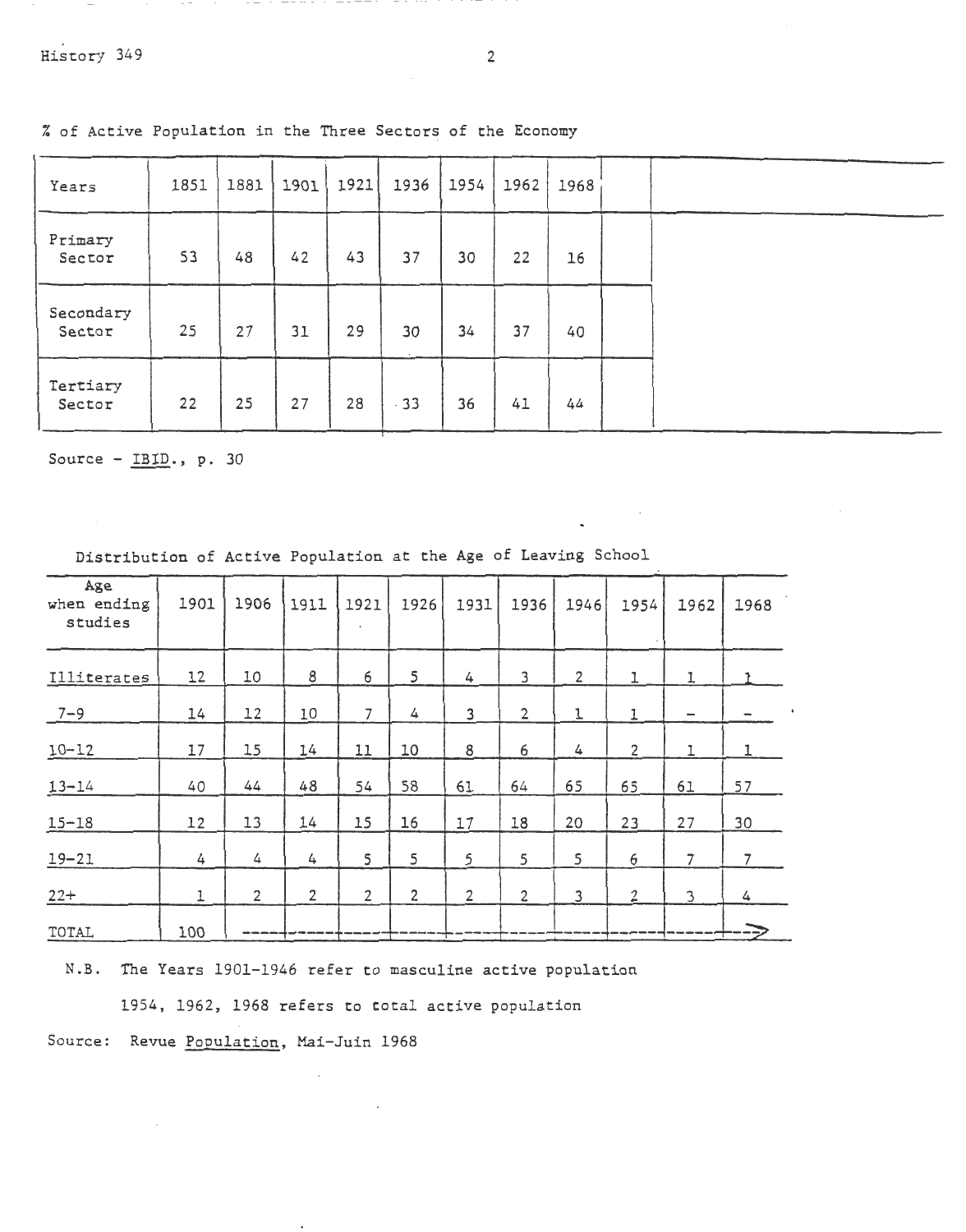of FRANCE Era Lution DEMOGRAPhic

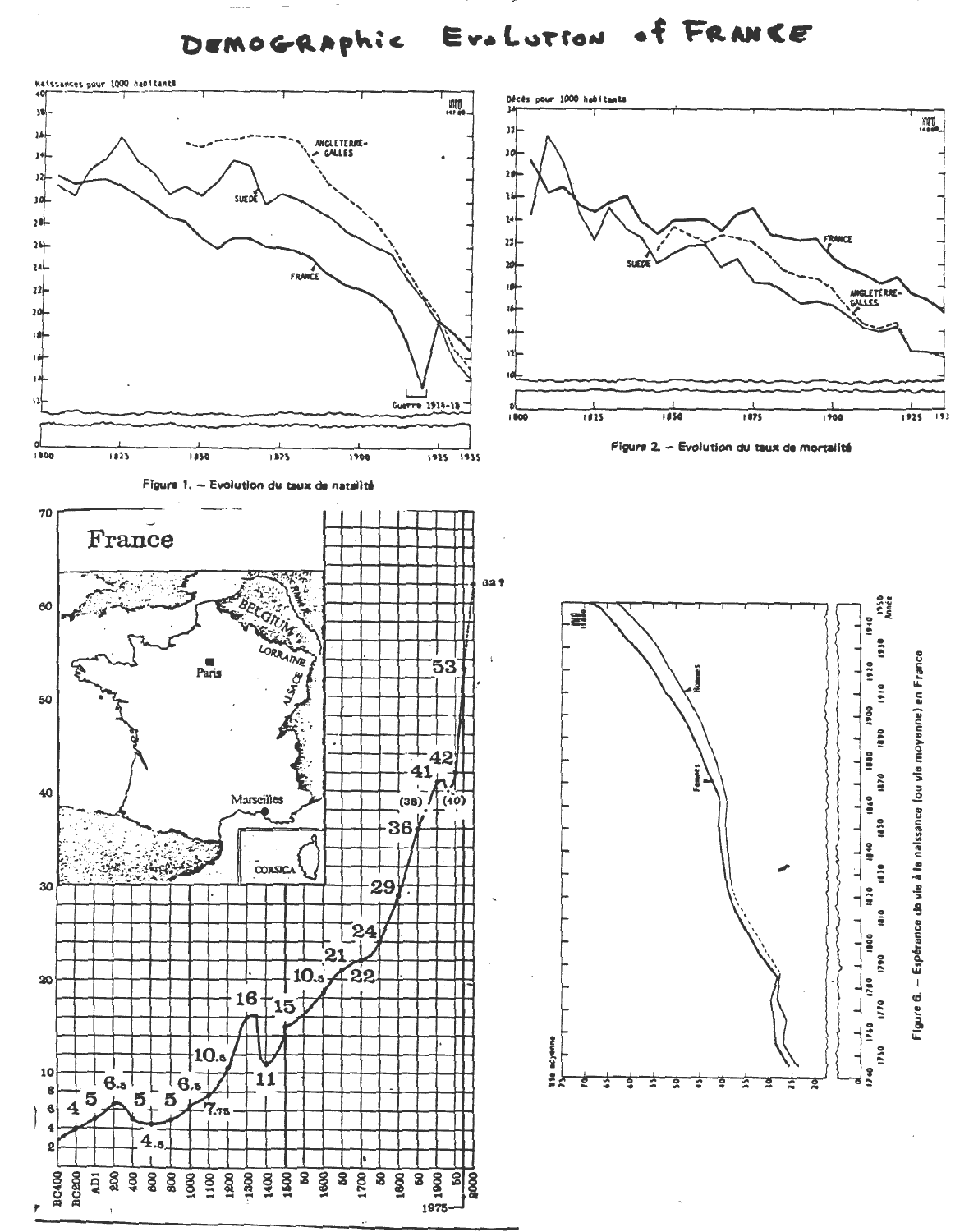

# FRANCE: PHYSICAL FEATURES

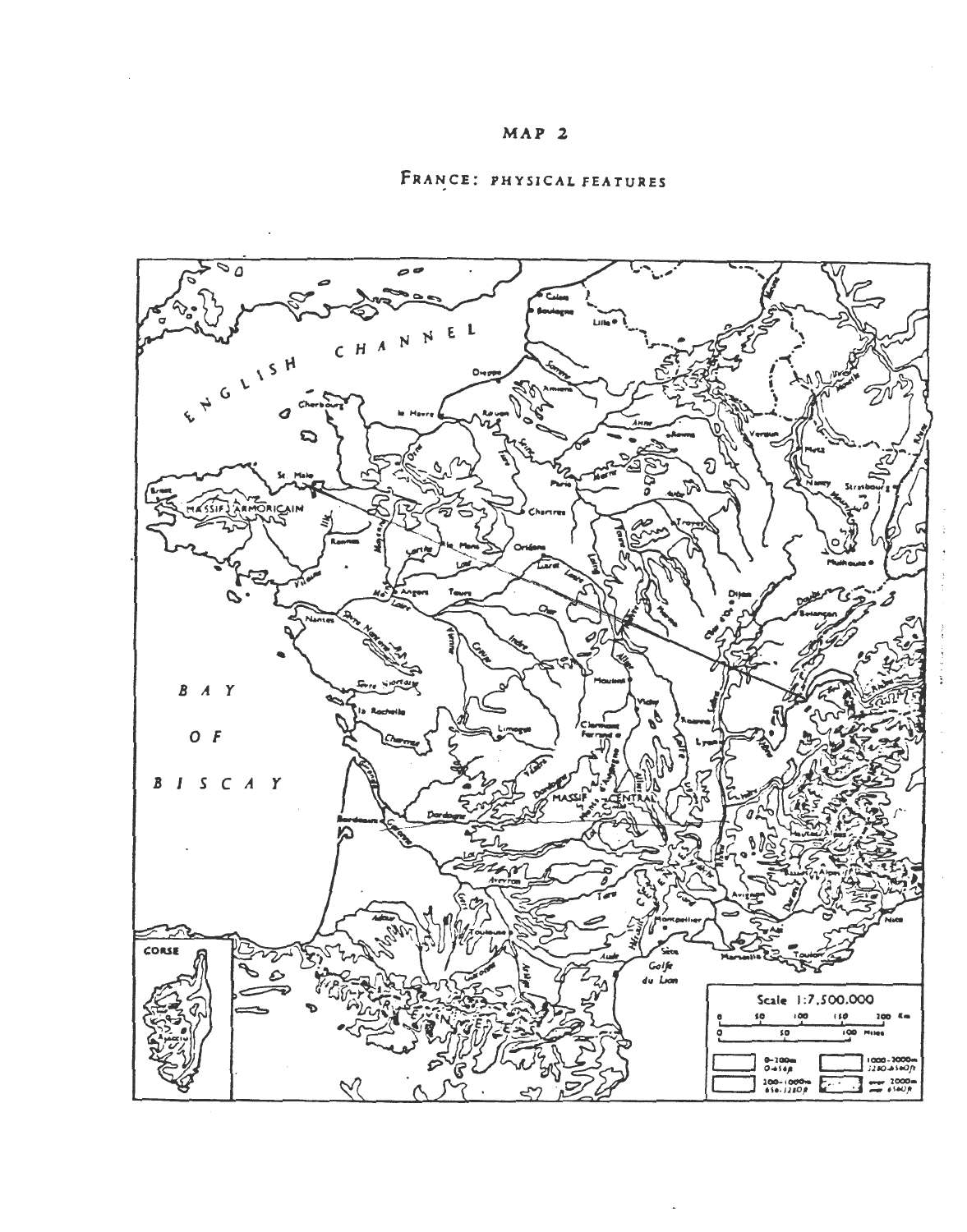## MAP I

## FRANCE: DEPARTMENTS and FORMER PROVINCES

(see Départements. p. 194; Provinces, Les Anciennes, p.579)

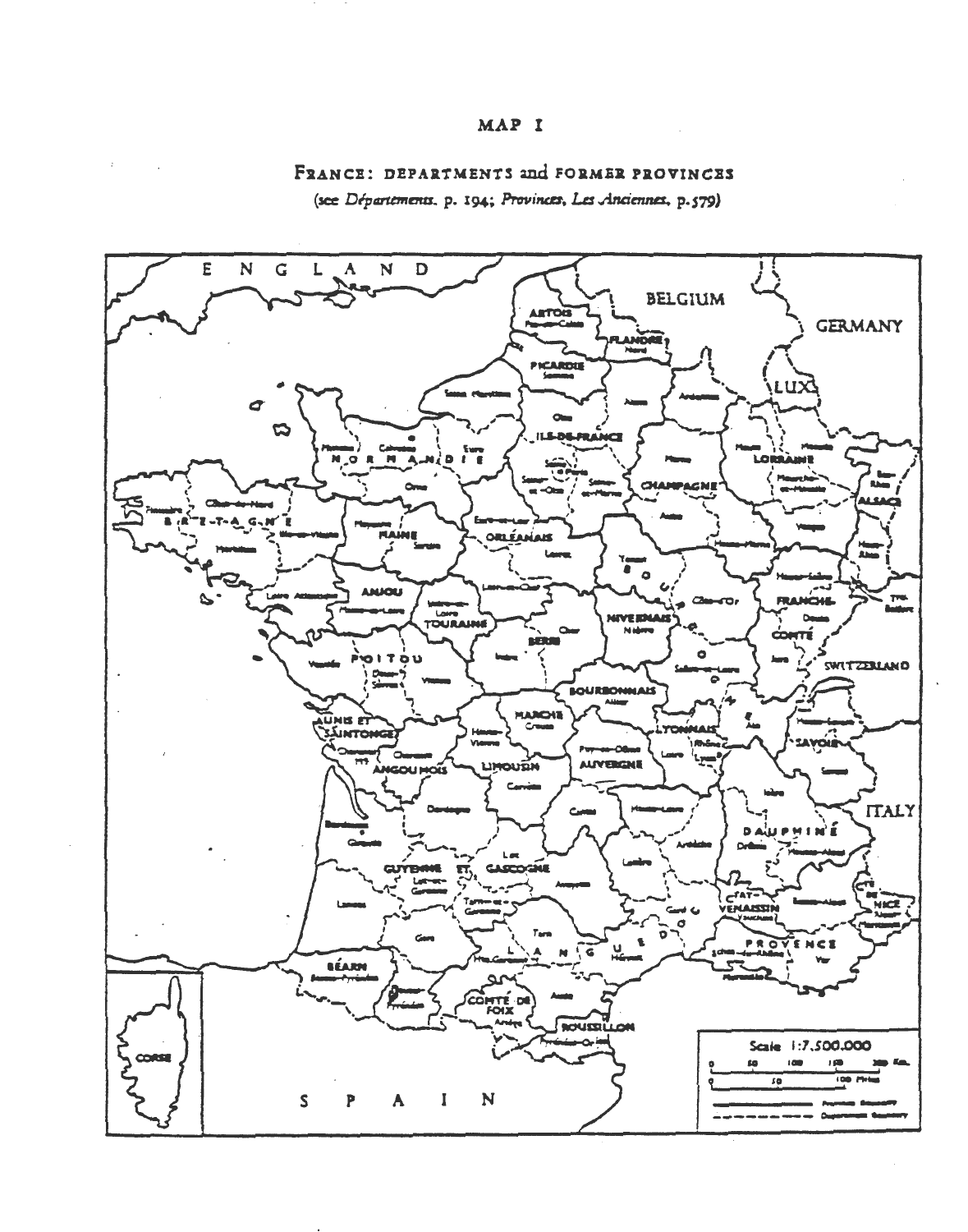# $History 34a-9$

ŧ

### E. Gargan

|                                                                                                                                                                                                                              | Population 1791-1968                                                                                                                                                                                                                                                                 |                                                                                                                                                                                               |
|------------------------------------------------------------------------------------------------------------------------------------------------------------------------------------------------------------------------------|--------------------------------------------------------------------------------------------------------------------------------------------------------------------------------------------------------------------------------------------------------------------------------------|-----------------------------------------------------------------------------------------------------------------------------------------------------------------------------------------------|
| Year                                                                                                                                                                                                                         | Population<br>(in thousands)                                                                                                                                                                                                                                                         | Annual<br>Increase<br>per 100                                                                                                                                                                 |
| 1791<br>1801<br>1821<br>1831<br>1836<br>1841<br>L846<br>1851<br>1856<br>1861<br>1866<br>1872<br>1876<br>1881<br>1886<br>1891<br>1896<br>1901<br>1906<br>1911<br>1921<br>1926<br>1931<br>1936<br>1946<br>1954<br>1962<br>1968 | 27,190<br>27,350<br>30,462<br>32,589<br>33,541<br>34,230<br>35,400<br>35,783<br>36,039<br>37,386<br>38,067<br>36,103<br>36,906<br>37,672<br>38,219<br>38,343<br>38,518<br>38,962<br>39,252<br>39,605<br>39,210<br>40,744<br>41,835<br>41,907<br>40,503<br>42,777<br>47,558<br>50,105 | 0.005<br>0.56<br>0.69<br>0.59<br>0.41<br>0.68<br>0.21<br>0.14<br>0.74<br>0.36<br>0.55<br>0.41<br>0.29<br>0.06<br>0.09<br>0.23<br>0.15<br>0.18<br>0.78<br>0.53<br>0.03<br>0.70<br>0,80<br>0.70 |

### SOME STATISTICS ON THE DEVELOPMENT AND STRUCTURE OF FRENCH SOCIETY 1775-1968

#### Distribution of the Population  $A$ ccording to  $A$ ge Groups

|                               |           |      | ACCOTOING TO Age Groups |      |                                    |      |
|-------------------------------|-----------|------|-------------------------|------|------------------------------------|------|
|                               | Ages      | 1775 | 1851                    | 1901 | 1946                               | 1968 |
| Annual<br>Increase<br>per 100 | $0 - 19$  | 42.8 | 38.5                    | 34.3 | 29.5                               | 33.8 |
|                               | $20 - 59$ | 49.9 | 51.3                    | 52.7 | 54.5                               | 48.3 |
| 0.005<br>0.56                 | $60+$     | 7.3  | 10.2                    | 13.0 | 16.0                               | 17.9 |
| 0.69                          |           |      |                         |      | 100.00 100.00 100.00 100.00 100.00 |      |
|                               |           |      |                         |      |                                    |      |

### Percentage of Urban Population

| 0.55 |      |                  |                  |
|------|------|------------------|------------------|
| 0.41 | Year | % of Urban       | % of Population  |
| 0.29 |      | Population in    | in Towns of      |
| 0.06 |      | Communes of      | $5,000$ and more |
| 0.09 |      | $2,000$ and more |                  |
| 0.23 | 1836 |                  | 16.8             |
| 0.15 | 1846 | 24.4             |                  |
| 0.18 | 1851 | 25.5             | 17.9             |
|      | 1856 | 27.3             |                  |
|      | 1861 | 28.9             |                  |
| 0.78 | 1866 | 30.5             | 24.4             |
| 0.53 | 1872 | 31.1             |                  |
| 0.03 | 1881 | 34.8             |                  |
|      | 1891 | 37.4             |                  |
| 0.70 | 1901 | 40.9             | 35.6             |
| 0,80 | 1911 | 44.2             | 38.4             |
| 0.70 | 1921 | 46.4             | 41.1             |
|      | 1936 | 52.4             | 46.8             |
|      | 1954 | 56.0             | 50.2             |
|      | 1962 | 61.7             | 55.2             |
|      | 1968 | 70.5             | 59.0             |
|      |      |                  |                  |

Source: Georges Dupeux, La Société francaise 1789-1970 (Paris, 1972) pp. 46, 16, 19.

÷.